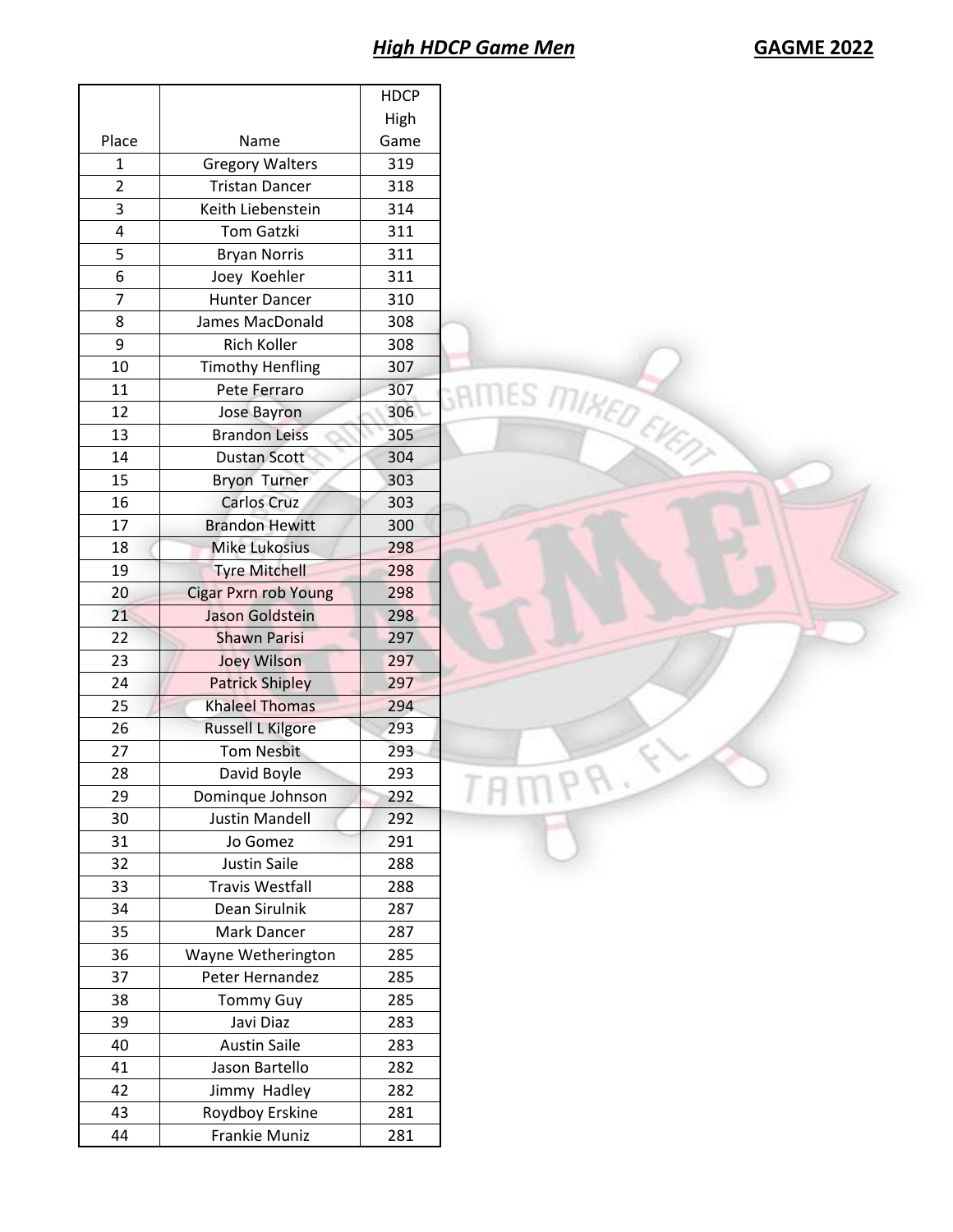# *High HDCP Game Men* **GAGME 2022**

| 45 | Michael Politt               | 280 |
|----|------------------------------|-----|
| 46 | <b>Rusty Marquez</b>         | 280 |
| 47 | Andrew Colon                 | 279 |
| 48 | <b>Buddy Mangus</b>          | 279 |
| 49 | Skip George                  | 279 |
| 50 | Jeff Vandenberg              | 279 |
| 51 | Chuck Schwerin               | 278 |
| 52 | <b>Charles Watson</b>        | 278 |
| 53 | Keith Merritt                | 278 |
| 54 | Ed Ilano                     | 278 |
| 55 | Kyle Schwerin                | 277 |
| 56 | Sean Crosby                  | 277 |
| 57 | Junior Pena                  | 277 |
| 58 | <b>Tom Perhai</b>            | 276 |
| 59 | <b>Greg Blankenship</b>      | 276 |
| 60 | <b>Brian Wald</b>            | 276 |
| 61 | <b>Ricardo Dalby</b>         | 276 |
| 62 |                              | 276 |
|    | <b>Marcus Mccray</b>         |     |
| 63 | Leo Rodriguez                | 276 |
| 64 | <b>Gabriel Him</b>           | 276 |
| 65 | Sean Gillespie               | 276 |
| 66 | <b>Cody Early</b>            | 276 |
| 67 | John Zonneveld               | 275 |
| 68 | Dustin Hatfield              | 275 |
| 69 | <b>Andrew Brooks</b>         | 274 |
| 70 | <b>Terry Pixler Jr</b>       | 273 |
| 71 | Randy Wypiszynski            | 273 |
| 72 | <b>Spot Ready</b>            | 272 |
| 73 | <b>Matt Tombillo</b>         | 271 |
| 74 | <b>Dusty Flores</b>          | 271 |
| 75 | Niko Rivera                  | 271 |
| 76 | Ryan Koehler                 | 270 |
| 77 | Jimmy Leathem                | 270 |
| 78 | Jason Hansen                 | 270 |
| 79 | Sean Riccardi                | 269 |
| 80 | Eric Nunn                    | 268 |
| 81 | <b>Richard Bessette</b>      | 267 |
| 82 | Jay Ingram                   | 267 |
| 83 | Randy Whiting                | 267 |
| 84 | Donny Hubbard                | 267 |
| 85 | Jason West                   | 266 |
| 86 | Ramos Williams               | 266 |
| 87 | Johnson Chan                 | 265 |
|    |                              |     |
| 88 | <b>Garrett Simmons</b>       | 263 |
| 89 | Juggly Puff Miller-Suttmeier | 263 |
| 90 | <b>Big O Lopez</b>           | 263 |
| 91 | Shane Briggs                 | 262 |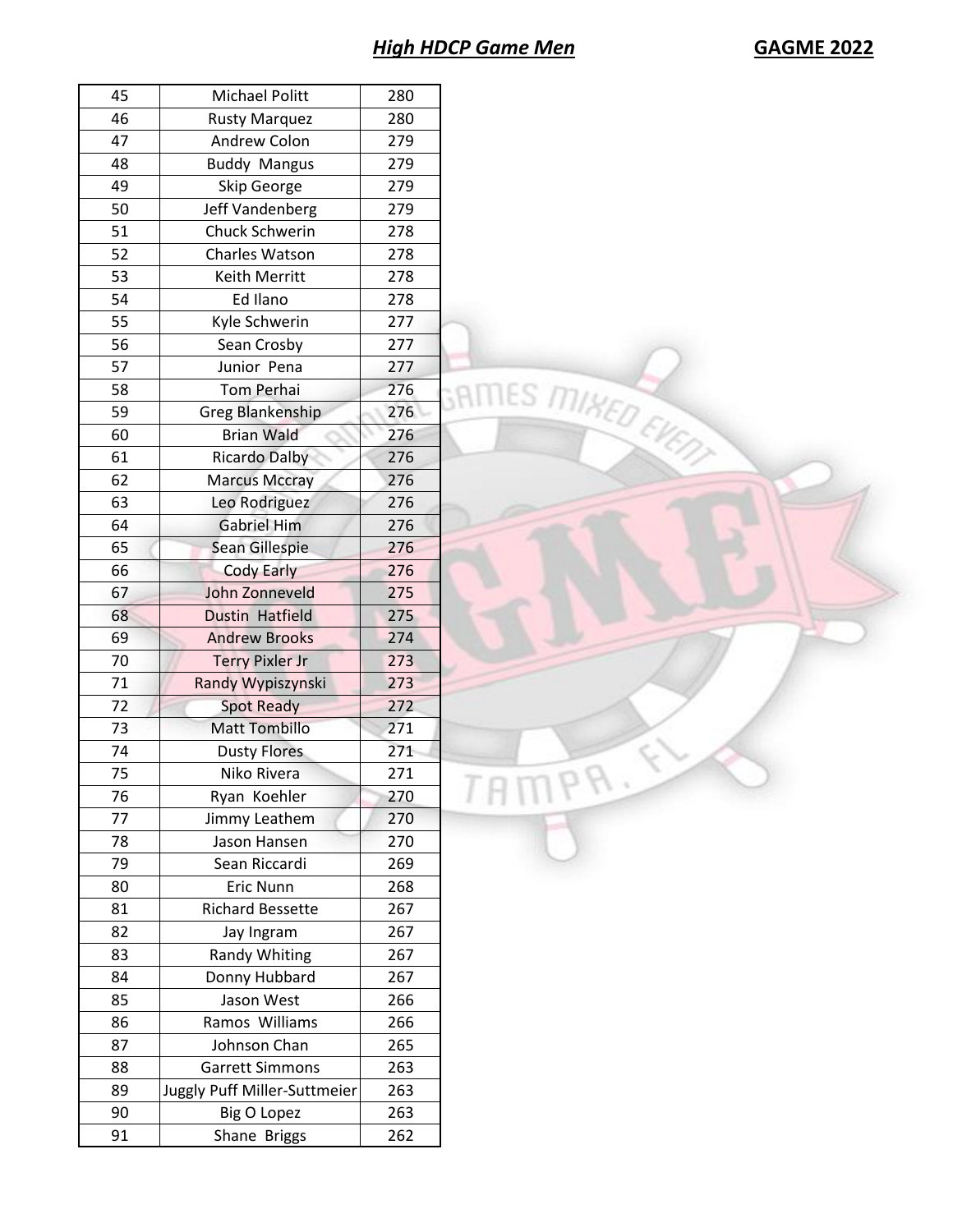# **High HDCP Game Men**

| 92  | <b>Bill Garneau</b>          | 261 |
|-----|------------------------------|-----|
| 93  | Dan Koehler                  | 261 |
| 94  | Rob Lyon                     | 261 |
| 95  | Justin Gibbons               | 260 |
| 96  | <b>Timothy Locke</b>         | 260 |
| 97  | Reynaldo Rodriguez           | 260 |
| 98  | Geno Aragona                 | 260 |
| 99  | Daryl Russell                | 260 |
| 100 | Keith Koehler                | 260 |
| 101 | Michael O'Dell               | 260 |
| 102 | Larry Stephens               | 259 |
| 103 | Ollie Garcia                 | 259 |
| 104 | <b>Kenny Riggs</b>           | 259 |
| 105 | <b>Mark Davis</b>            | 259 |
| 106 | Larry Brande                 | 259 |
| 107 | <b>Joey Fierro</b>           | 258 |
| 108 | Chris Felts                  | 257 |
| 109 | Paul Murphy                  | 255 |
| 110 | <b>Anthony Oliver</b>        | 255 |
| 111 | Josh Camacho                 | 255 |
| 112 | <b>Gary Willis</b>           | 255 |
| 113 | <b>Eric Carson</b>           | 255 |
| 114 | <b>Sean Connolly</b>         | 254 |
| 115 | Charlie Mayo                 | 254 |
| 116 | <b>William Meyer</b>         | 252 |
| 117 | <b>Steven Lazarus</b>        | 252 |
| 118 | <b>Brian Hardiman</b>        | 250 |
| 119 | <b>Wiggly Tuff Suttmeier</b> | 250 |
| 120 | <b>Tim Henderson</b>         | 250 |
| 121 | Michael S Latanowich         | 250 |
|     |                              |     |
| 122 | David Procopoi               | 250 |
| 123 | Mike Martin III              | 250 |
| 124 | Jeff Roberson                | 249 |
| 125 | Jay Flores                   | 248 |
| 126 | Alex Gregory                 | 248 |
| 127 | Frankie Swiderski Jr.        | 247 |
| 128 | <b>Scott Hurley</b>          | 246 |
| 129 | Ken Sutton                   | 245 |
| 130 | Andrew Adler                 | 244 |
| 131 | Frank Mazzone                | 244 |
| 132 | Mike Sklarz                  | 243 |
| 133 | Douglas Schalk               | 242 |
| 134 | <b>Tiago Silva</b>           | 241 |
| 135 | <b>Eddie Reed</b>            | 240 |
| 136 | Charlie Schwerin Jr          | 239 |
| 137 | Pie Rivera                   | 238 |
| 138 | Troy Thorland                | 238 |
|     |                              |     |